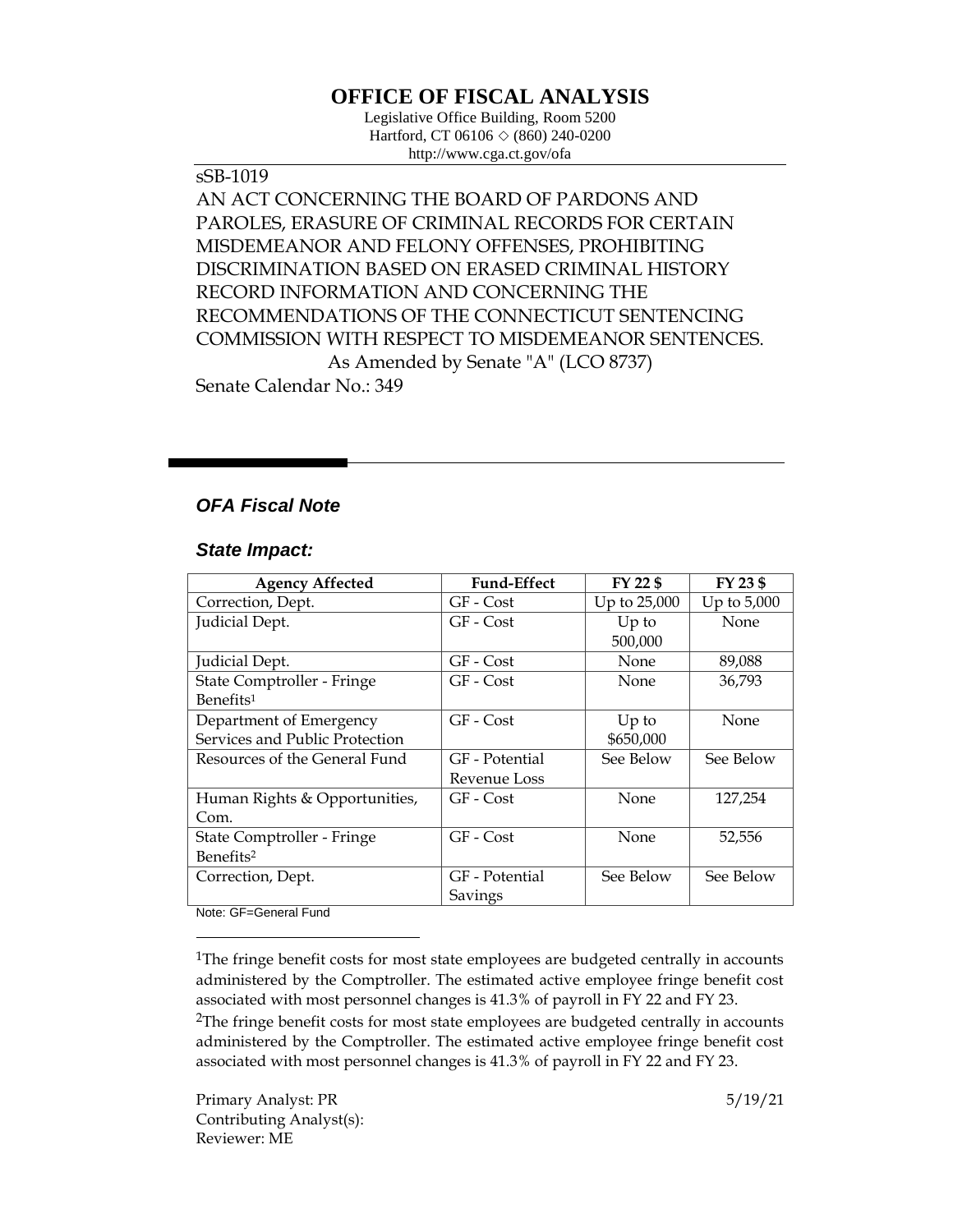#### *Municipal Impact:* None

#### *Explanation*

The bill establishes a process for automatic erasure of certain criminal convictions and prohibits discrimination based on someone's erased criminal history and results in the impact described below.

**Section 1** requires the Board of Pardons and Paroles (BOPP) to provide additional training for staff resulting in an annual cost of up to \$5,000 to the Department of Correction (the BOPP resides under the DOC).

**Section 2** requires the BOPP to provide a written statement when denying a pardon and results in a one-time cost of approximately \$20,000 in FY 22 to modify their case management system to meet the requirements of the bill.

**Section 3-5** establishes a process to erase conviction for most misdemeanors and certain felony convictions and results in a Judicial Department one-time cost of approximately \$500,000 in FY 22 for IT consultants to complete necessary system changes and a one-time cost to the Department of Emergency Services and Public Protection (DESPP) in FY 22 of up to \$650,000. To meet the requirements of the bill the DESPP will require an information technology consultant to make necessary technology changes.

The bill results in a cost for up to 3 positions at an annual cost of \$178,176 (one court planner and two administrative assistants) to identify cases where automatic erasure may pose a problem to the Judicial Department. As the effective date for these changes is January 1, 2023, the bill results in a half year cost of \$89,088 in FY 23 to the Judicial Department and \$36,793 for fringe benefits.

The bill may result in an additional cost to the Division of Criminal Justice if additional staff are needed to complete court ordered erasure.

The bill results in a potential cost to municipalities to the extent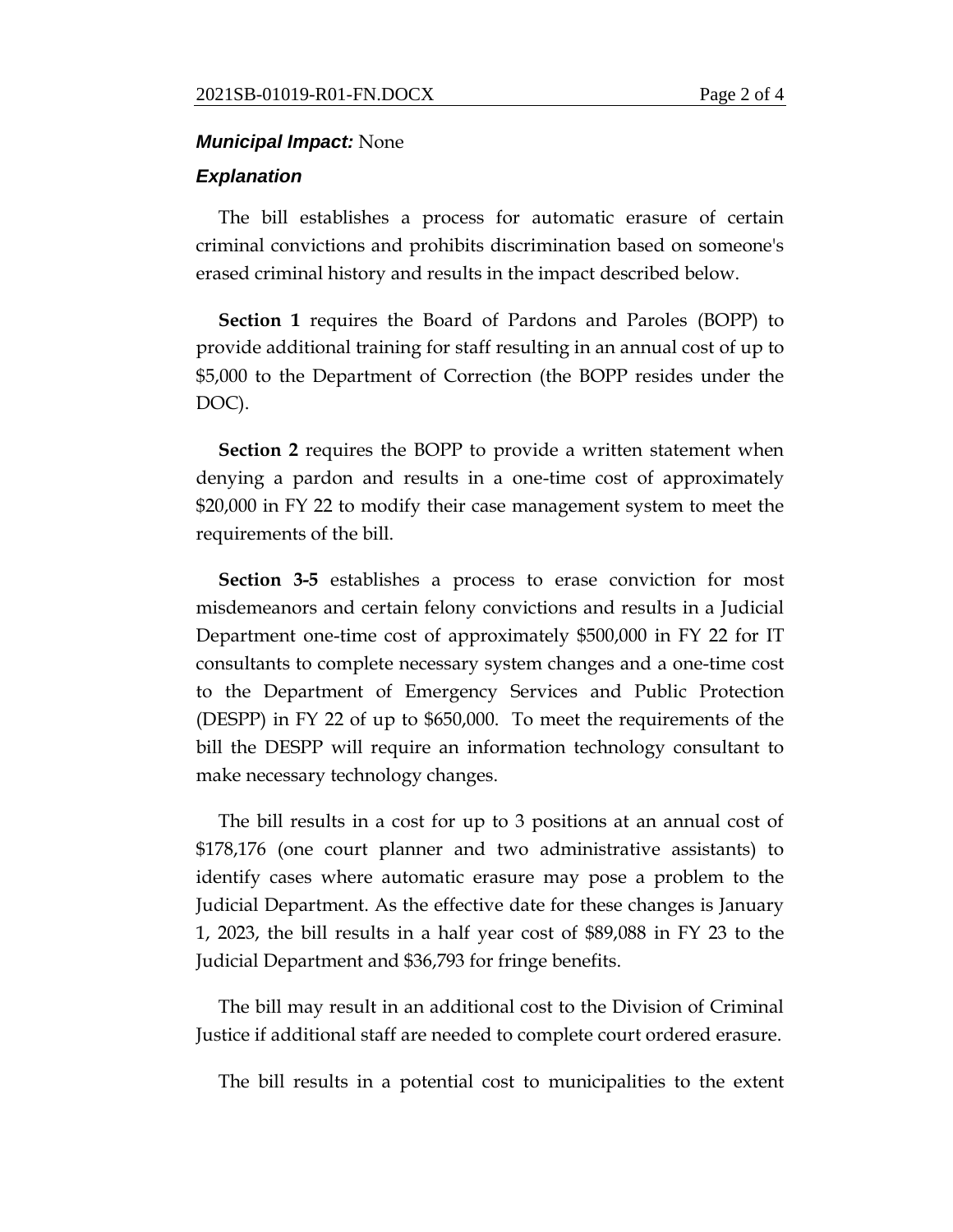additional staff are hired, or overtime is incurred, from the requirement that certain electronic records be deleted. It is anticipated potential costs will be isolated to municipalities with greater volumes of criminal records.

**Section 7** allows DESPP to waive the \$75 fee for certain criminal history information record searches resulting in a potential revenue loss to the General Fund depending on how many record search fees are waived.

**Sections 9-32** and **34** prohibit discrimination based on someone's erased criminal history and classifies this type of discrimination under CHRO's laws. The bill also allows individuals to file housing and employment discrimination complaints with CHRO, effective January 1, 2023. Additionally, the bill would result in costs of \$127,254 to the Commission on Human Rights and Opportunity (CHRO) and fringe benefits of \$52,556 in FY 23 (partial year), associated with additional staff to handle the increased number of expected discrimination complaints filed with the agency.

It is expected that CHRO would need to hire two additional Human Rights Attorney I and two Human Rights and Opportunities (HRO) Trainee positions, each starting January 1, 2023, to process the increased number of filed complaints under the bill's provisions. One HRO Trainee can generally handle 50 complaints annually, and the number of complaints is expected to double under the bill.

These sections make other changes that are not anticipated to result in a fiscal impact to the state or municipalities.

**Section 35** reduces the maximum sentence for misdemeanors from one year to 364 days resulting in a potential marginal savings to the Department of Correction (DOC) to the extent inmates are released earlier from DOC facilities. On average, the annual marginal savings